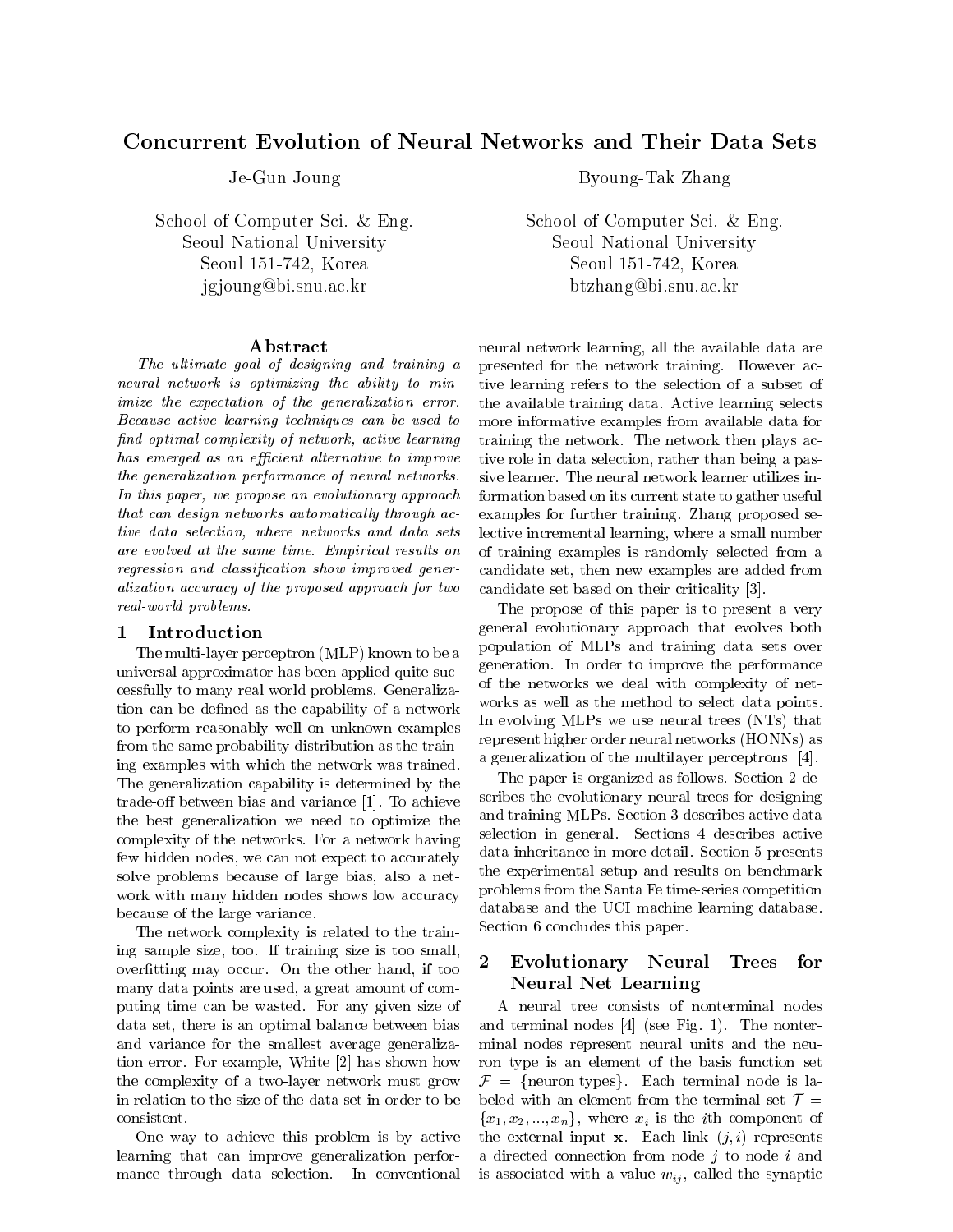

Figure 1: The structure of a neural tree.

weight.

The root node is also called the output unit and the terminal nodes are called input units. Nodes that are neither input nor output units are hidden units. The layer of a node is defined as the longest path length to any terminal node of its subtrees.

Different neuron types are distinguished in the way of computing net inputs. Sigma units compute the sum of weighted inputs from the lower layer and Pi units compute the product of weighted inputs from the lower layer:

$$
net_i = \sum_j w_{ij} y_j, net_i = \prod_j w_{ij} y_j
$$
 (1) dep  
side

where  $y_j$  are the inputs to the *i*th neuron. The output of a neuron is computed either by the threshold response function

$$
y_i = \sigma(net_i) = \begin{cases} 1 & \text{:} & net_i \ge 0 \\ -1 & \text{:} & net_i < 0 \end{cases}
$$
 (2)

or the sigmoid transfer function

$$
y_i = f(net_i) = \frac{1}{1 + e^{-net_i}} \tag{3}
$$

where  $net_i$  is the net input to the unit computed by equations (1).

A higher-order network with m output units can be represented by  $m$  sigma-pi neural trees. That is, the genotype  $A_i$  of ith individual in our evolutionary framework consists of m neural trees.

The neural tree representation does not restrict the functionality since any feedforward network can be represented with a forest of neural trees:

$$
A_i = (A_{i,1}, A_{i,2}, ..., A_{i,m})
$$

where  $A_{i,k} \in \mathcal{NT}(d, b)$   $\forall k \in \{1, ..., m\}.$ 

The connections between input units to arbitrary units in the network is also possible since input units can appear more than once in the neural tree representation. The output of one unit can be used as input to more than one unit. The duplication does not necessarily mean more space requirements in trees than network representations since frequently-used fit submodules can be stored and multiply reused. This leads to the construction of modular structures and reduces memory requirements for representing the population [4].

Neural trees do not require decoding for their fitness evaluation. Training and evaluation of fitness can be performed directly on the genotype since both the genotype and phenotype are equivalent. Since subtree crossover used in genetic programming may be applied without modication to this representation, we can use genetic programming as the main evolutionary engine.

For the construction of neural models, we maintain a population  ${\mathcal A}$  consisting of  $M$  individuals of variable size:

$$
\mathcal{A}(g) = \{A_1, A_2, ..., A_M\}.
$$
 (4)

Each individual  $A_i$  is a neural network represented as neural trees. The initial population  $A(0)$  is created at random. In each generation  $g$ , the fitness values  $F_i(g)$  of networks are evaluated and the upper  $\tau\%$  are selected to be in the mating pool  $\mathcal{B}(g)$ . The next generation  $\mathcal{A}(g+1)$  of M individuals are then created by exchanging subtrees call by crossover operator. This operator has function to reproduce neural trees with various topology, size, depth. Mutation changes the node type and the index of incoming units. For example, a sigma unit is replaced by a pi unit, and terminal node,  $x_5$  is replaced by  $x_3$ . The best individual is always retained in the next generation so that the population performance does not decrease as generation goes on (elitist strategy).

(2) Between generations the network weights are adapted by a stochastic hill-climbing search. This search method is based on exponential mutation [4], in which the new weight value  $w'_{ij}$  of  $w_{ij}$  is computed as follows:

$$
w'_{ij} = w_{ij} \pm R \cdot \delta, \tag{5}
$$

$$
\delta = 2^{-K \cdot \eta} \text{ with } \eta \in [0, 1], \quad (6)
$$

where  $R$  and  $K$  are constants specifying the range and slope of the exponential curve. In the experiments, the values were  $R = 2$  and  $K = 3$ . This method proved very robust for a wide range of parameter-optimization problems. The random number  $\eta$  is chosen from a uniform distribution over  $[0, 1]$ .

The fitness  $F_i$  of the individuals  $A_i$  is defined as

$$
F_i(g) = F(D|A_i^g) = E(D|A_i^g) + \alpha(g)C(A_i^g), \quad (7)
$$

where  $\alpha(g)$  is the Occam factor [4] that adaptively balances the error  $E(D|A_i^g)$  and complexity  $C(A_i^g)$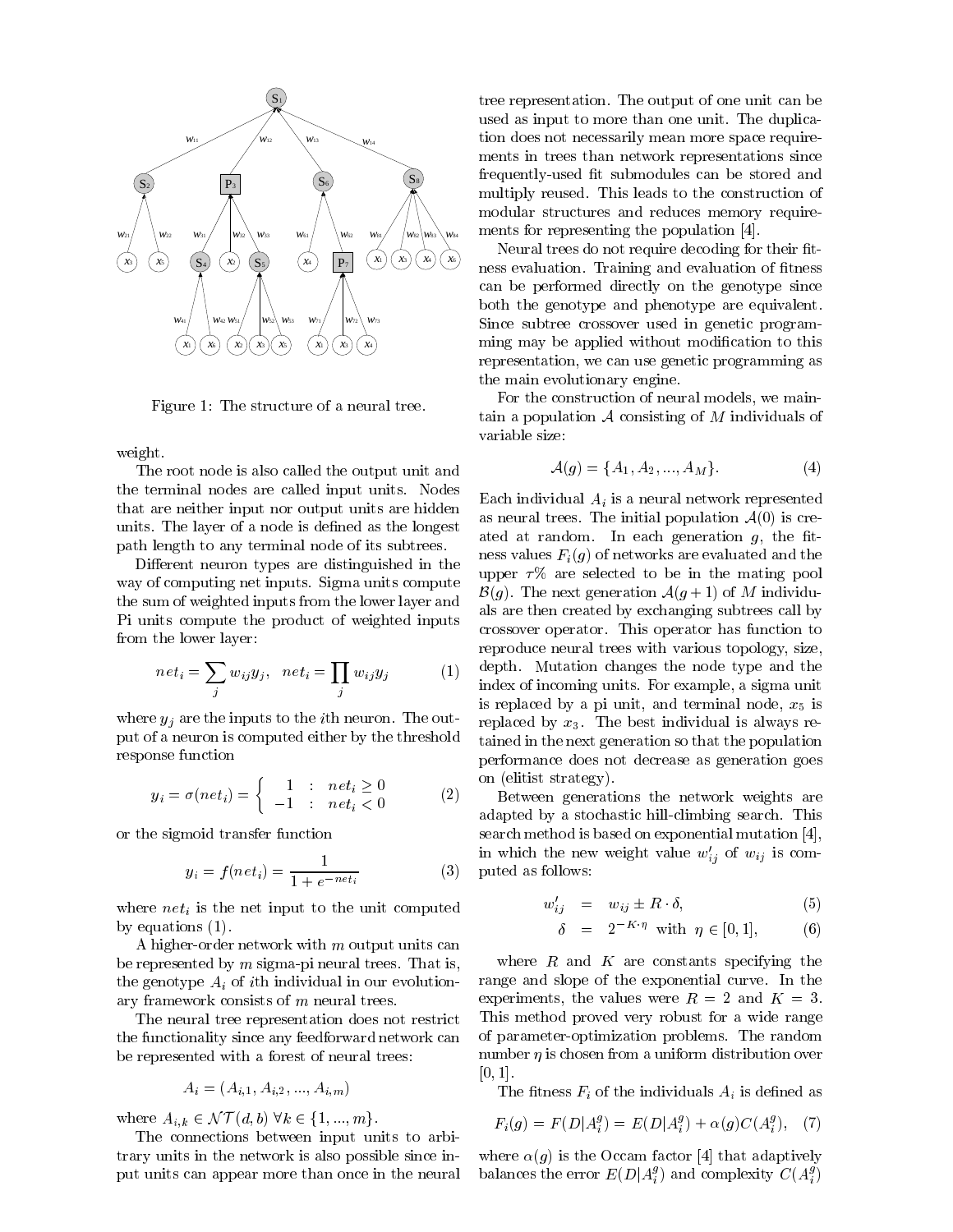of the neural trees. This evaluation measure prefers simple networks to complex ones and turned out to be important for achieving good generalization.

# 3 Active Learning

The main goal of active learning algorithms is to train on the most informative examples in a candidate training set. Previous research showed improved generalization performance as well as reduced training set sizes through each active learning algorithm [3][6][7].

In most neural network applications, training examples are selected by human intuition, but active learning algorithms differ from these selection methods, where some criteria is used to trigger the selection of new examples for selecting the informative examples.

Two main approaches for active learning have been proposed [5]. One is incremental learning, where examples are selected and removed from a candidate training set. The selected patterns are added to the actual training set as training progresses, while the candidate training set is pruned. The other is selective learning, where a subset of the training patterns that satisfies a selection criterion is selected and used for training. The candidate training set is not pruned. At each pattern selection interval, all the candidate examples have a chance to be selected.

Our method combines the two approaches described above. It is the same as selective incremental learning of SEL [3]. However, the selection scheme in our method is different from the one in general active learning. Selection criterion isapplied not explicitly but implicitly. The network does not select directly training examples regarded as useful for further training, but selects stochastically by applying an evolutionary selection scheme, which is the basic idea behind the incremental data inheritance (IDI) approach [8].

#### 4 Active Data Inheritance

At each generation g, the fitness value  $F_i(g)$  of all neural trees  $A_i(g)$  are evaluated using the associated data sets  $D_i(g)$ . Fitter neural trees are chosen into the mating pool  $B(q)$  and then the mating process is repeated until  $M$  offspring neural trees are produced.

The mating process is divided into two phases: neural tree inheritance and data inheritance. The neural tree inheritance phase evolves child neural 5 trees,  $A_i(g + 1)$  and  $A_i(g + 1)$ , from parent neural 5.1 trees,  $A_i(g)$  and  $A_j(g)$ , using crossover and mutation. The data inheritance phase is similar to the neural tree inheritance phase except it evolves data sets rather than neural trees.

Several data inheritance mechanisms are possible. We propose a variant of uniform crossover that



Figure 2: Uniform data crossover.

we call uniform data crossover. A simplified example for illustrating this process is given in Figure 2.

Two parent data sets,  $D_i(g)$  and  $D_j(g)$ , are crossed to inherit their subsets to two offspring data sets,  $D_i(g+1)$  and  $D_i(g+1)$ . In the uniform data crossover, the data of parents' are mixed into a union set

$$
D_{i+j}(g) = D_i(g) \cup D_j(g), \tag{8}
$$

which are then redistributed to two offspring  $D_i(q+)$ 1) and  $D_i(g + 1)$ , where the size of offspring data sets are equal to  $n_{g+1} = n_g + \lambda$ , where  $\lambda \ge 1$  is the data increment size. Thus, the size of data sets monotonically increases as generation goes on.

To ensure performance improvement, it is important to maintain the diversity of the training data during evolution. The diversity of data set  $D_i(g)$  is measured by the ratio of distinctive examples:

$$
d_i = \frac{|D_{i+j}(g)|}{|D_i(g)|} - 1, \qquad 0 \le d_i \le 1 \qquad (9)
$$

where  $d_i = 0$  if the parents have the same data and  $d_i = 1$  if parents have no common training examples. To maintain the diversity, a portion  $\rho$  of the diversity factor  $d_i$  is used to import examples from the basis data set.

$$
r_i = \rho \cdot (1 - d_i), \qquad 0 \le \rho \le 1. \tag{10}
$$

This injection can be regarded as a data mutation.

#### **Experiments**

#### Experimental Setup

The problem used for experiment were farinfrared NH<sub>3</sub> laser [9] and the UCI machine learning dataset [10]. First experiment is time series prediction problem that was generated from far-infrared NH3 laser in <sup>a</sup> physics laboratory. This problem was used as a benchmark in the 1992 Santa Fe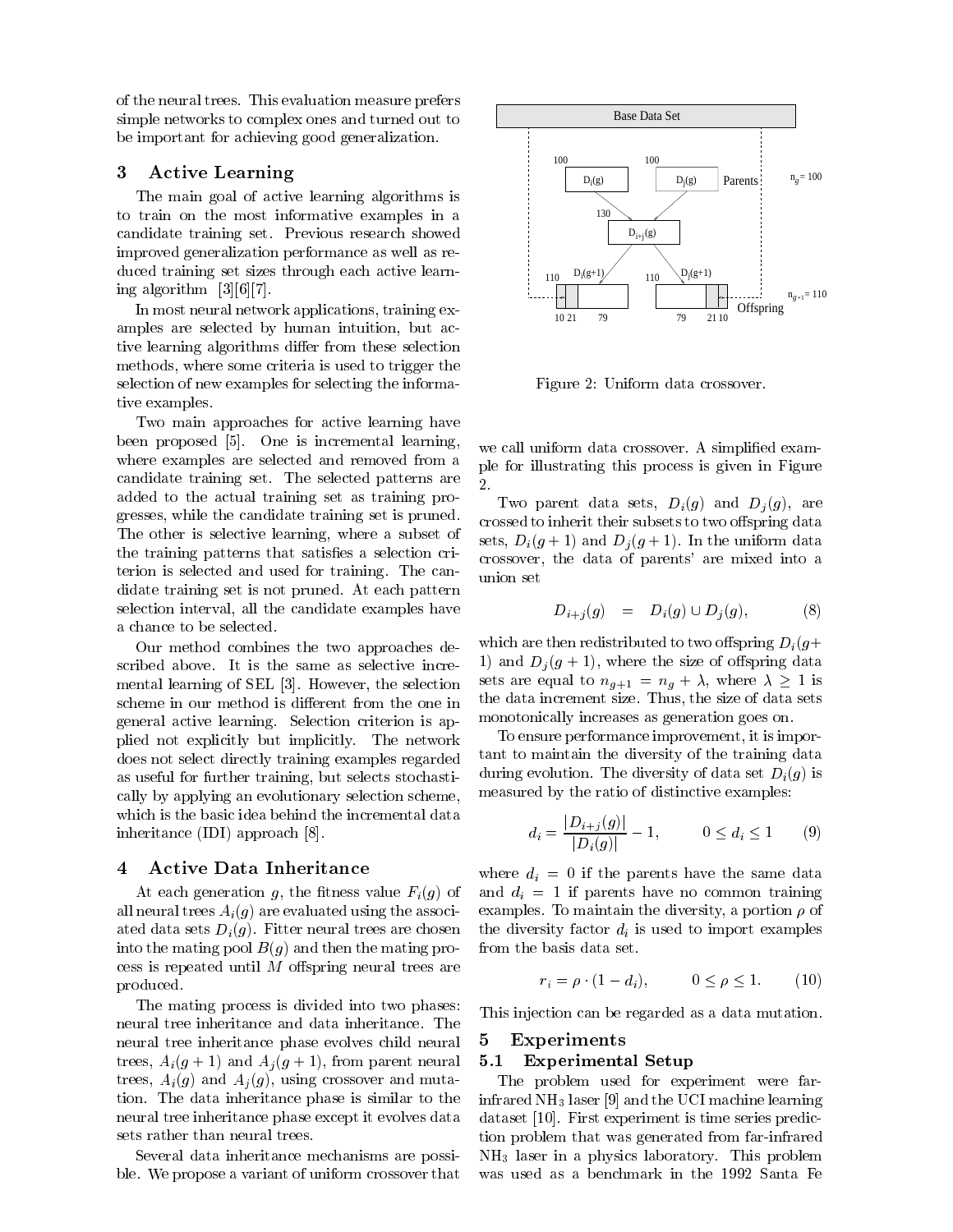

Figure 3: Performance on the laser intensity time series:(top) measured values  $x(t)$  of laser intensity at the time point of  $t = 1, \dots 2000$ , (bottom) values predicted by a neural tree model evolved.

time series competition. We used the first 1000 data points for evolving the neural trees and the rest 1000 data points for testing the generalization performance.

The training examples were constructed from the time series data  $x(1), \ldots, x(1000)$  as follows: for each  $t$  ( $t = 1, ...1000$ ), three contiguous values  $x(t-3)$ ,  $x(t-2), x(t-1)$  were used as input for the tth training pattern, and the immediate next point  $x(t)$  was used as the target value to be predicted. The test set was constructed in a similar way from the time series  $x(1001), \ldots, x(2000)$ . The  $x(t)$ -values were linearly scaled into the interval [0; 1].

In experiments, each run consists of 50 generations with a population size of 200. The initial subset size was 40 and the increment size was  $\lambda = 8$  The parameter value for import strength was  $\rho = 0.3.$ 

Second experiment is the benchmark problem from the UCI machine learning database. They have different characteristics in many aspects, including the number of attributes, the number of examples, the distribution of positive and negative examples, and mixed numeric/discrete attributes.

The first is the breast cancer databases obtained from the University of Wisconsin Hospitals, Madison from Dr. William H. Wolberg. The data set contains 9 attributes, and each instance has one of 2 possible classes: benign or malignant. For 699



Figure 4: Performance on the laser intensity time series: prediction errors.

examples, 458 examples are benign and 241 are malignant. The second is the diabetes data set. This set is binary classes problem that tested positive or negative for diabetes. All 8 attributes are numeric-valued. The original set has 768, 500 examples belong to class `1' and 268 to class `2'. The third is heart disease data set. The purpose is to predict the presence or absence of heart disease. This database contains 75 attributes, but all published experiments refer to using a subset of 13 of them. Data set contains 297 examples. The fourth is the Australian credit card data set. There are 690 examples. This is two class problem. The 14 attributes include 6 numeric values and 8 discrete ones.

In experiments, each data set was divided into a training set (50%), a validation set (25%), and a test set (25%). The input attribute values of all data were linearly scaled into a value between 0.1 and 0.9. The output attribute has a value of 0 or 1. The same parameter values were used in all experiments. The initial subset size was 20 and the increment size was  $\lambda = 4$ , except the heart disease data set for which the increment size was 2. The parameter  $\lambda$  for the heart disease was set to a smaller value since this problem contained much smaller training data than others. In general, we found  $\lambda$  not very critical to the performance if it was set so that a large portion of the training data are selected by  $g_{max}$  generations. The parameter value for import strength was  $\rho = 0.3$ . The max generation was 50 and the population size was 100 for all runs.

#### 5.2 Results

Fig. 3 shows a series of 2000 measurements of chaotic intensity fluctuations. In figure, the first half  $(t = 1, ..., 1000)$  shows the data used for evolving the models and the rest  $(t = 1001, \ldots, 2000)$ shows the data for testing the prediction performance of the models. Fig. 4 shows prediction error that is difference between measured value and predicted value.

Fig. 5 shows the evolution of fitness values as a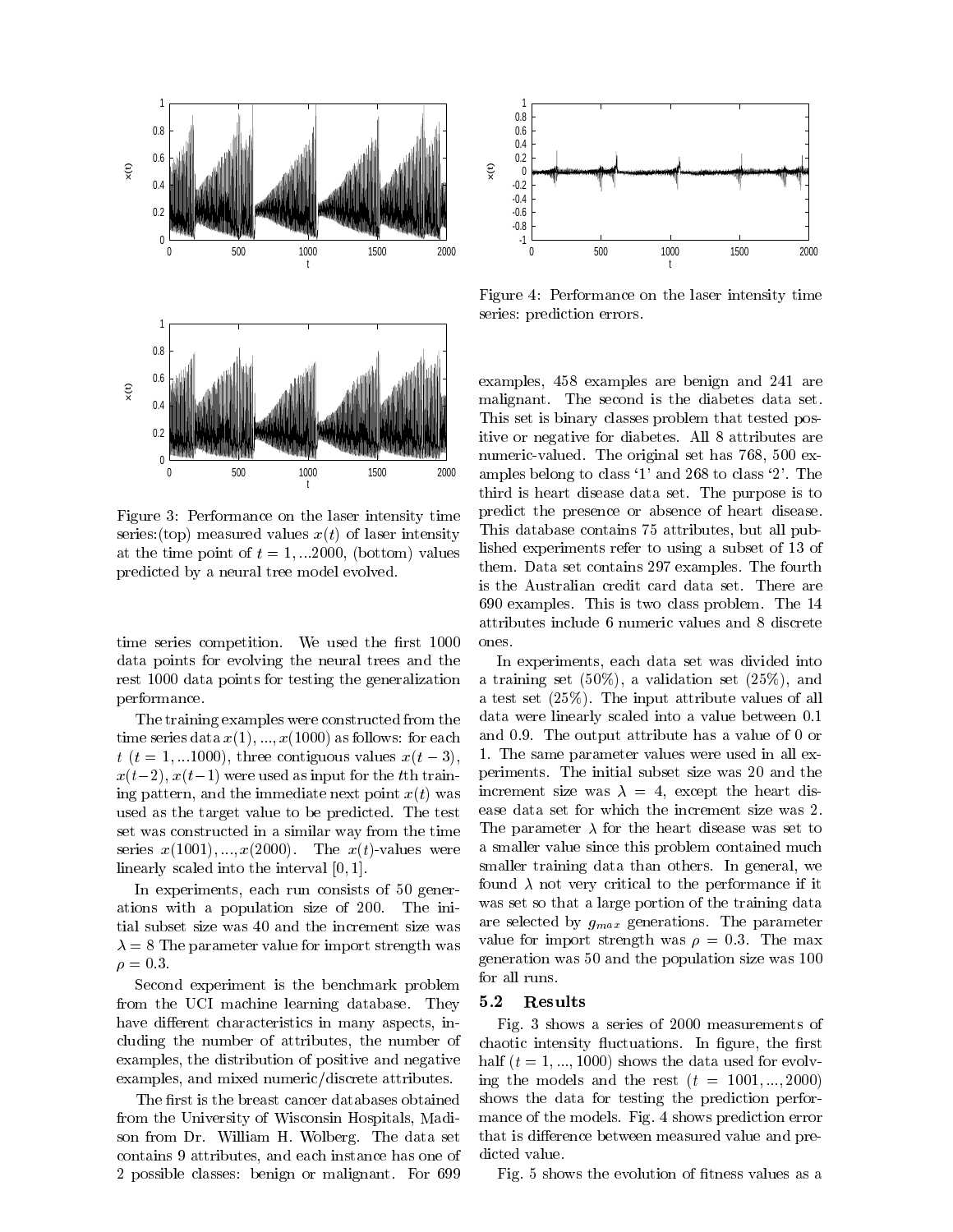

Figure 5: Comparison of fitness vs. generation for each generation with and without active data inheritance. The fitness values are averaged over 10 runs for each method.



Figure 6: Comparison of cumulative computational time by generation  $g$  with and without active data inheritance. The fitness values are averaged over 10 runs for each method.

function of generation. Here, fitness given by using active data inheritance method outperform one given by training fixed data set totally. More important is the results shown in Fig. 6, where the fitness is plotted as a function of pseudo-cpu time, i.e. the number of nodes in each tree times the population size times the data size for each generation. The fitness values are averaged over 10 runs. Since we used 50 hill-climbing iterations for fitness evaluation of a model and data inheritance occurs once at each generation, the time for data selection can be ignored.

Table 1 compare evolutionary neural trees (ENT) with active data inheritance and multilayer perceptrons. We show the mean values for 20 runs. In our experiment, predictive accuracy is better than multilayer perceptrons except the breast can-

Table 1: Performance comparison of evolutionary neural trees (ENT) with active data inheritance and multilayer perceptrons (MLP). This is result for  $30$  run.

|           | Problem |                 |       |        |
|-----------|---------|-----------------|-------|--------|
| Algorithm | Cancer  | <b>Diabetes</b> | Heart | Credit |
|           | 3.27    | 22.83           | 19.49 | 16.09  |
|           | 3.06    | 23.23           | 19.56 | 16.66  |

## 6 Conclusions

We have presented a method for designing neural nets by incrementally evolving subsets of given data set. Through active learning, our method can improve the generalization performance of neural networks. In contrast to conventional approaches where training use the total data set, the adaptive data inheritance method has the advantage that informative training data set is constructed automatically during evolution.

Experimental results show that generalization performance can be enhanced by genetically selecting training data sets. A byproduct in our method is that it can reduce computational effort compared to learning with fixed data set. Our work show that evolving concurrently both the neural trees and its data can be another alternative plan for finding an optimal combination for minimizing bias and vari-

#### Acknowledgments

This research was supported by the Brain Science and Engineering Research Program sponsored by Korea Ministry of Science and Technology.

# References

- [1] C. M. Bishop. Neural networks for pattern recognition. Clarendon Press, Oxford, 1995.
- [2] H. White. Connectionist nonparametric regression: multilayer feed-forward networks can learn arbitrary mappings. Neural Networks, Vol. 3, No. 5, pp.  $535–549$ , 1990.
- [3] B.-T. Zhang. Accelerated learning by active example selection. International Journal of *Neural Systems*, Vol. 5, No. 1, pp.  $67–75$ , 1994.
- [4] B.-T. Zhang, P. Ohm, and H. Mühlenbein. Evolutionary induction of sparse neural trees. Evolutionary Computation, Vol. 5, No. 1, pp. 213-236, 1997.
- [5] A. Adejumo and AP. Engelbrecht. A Comparative study of neural network active learning algorithms. Proceedings of the International